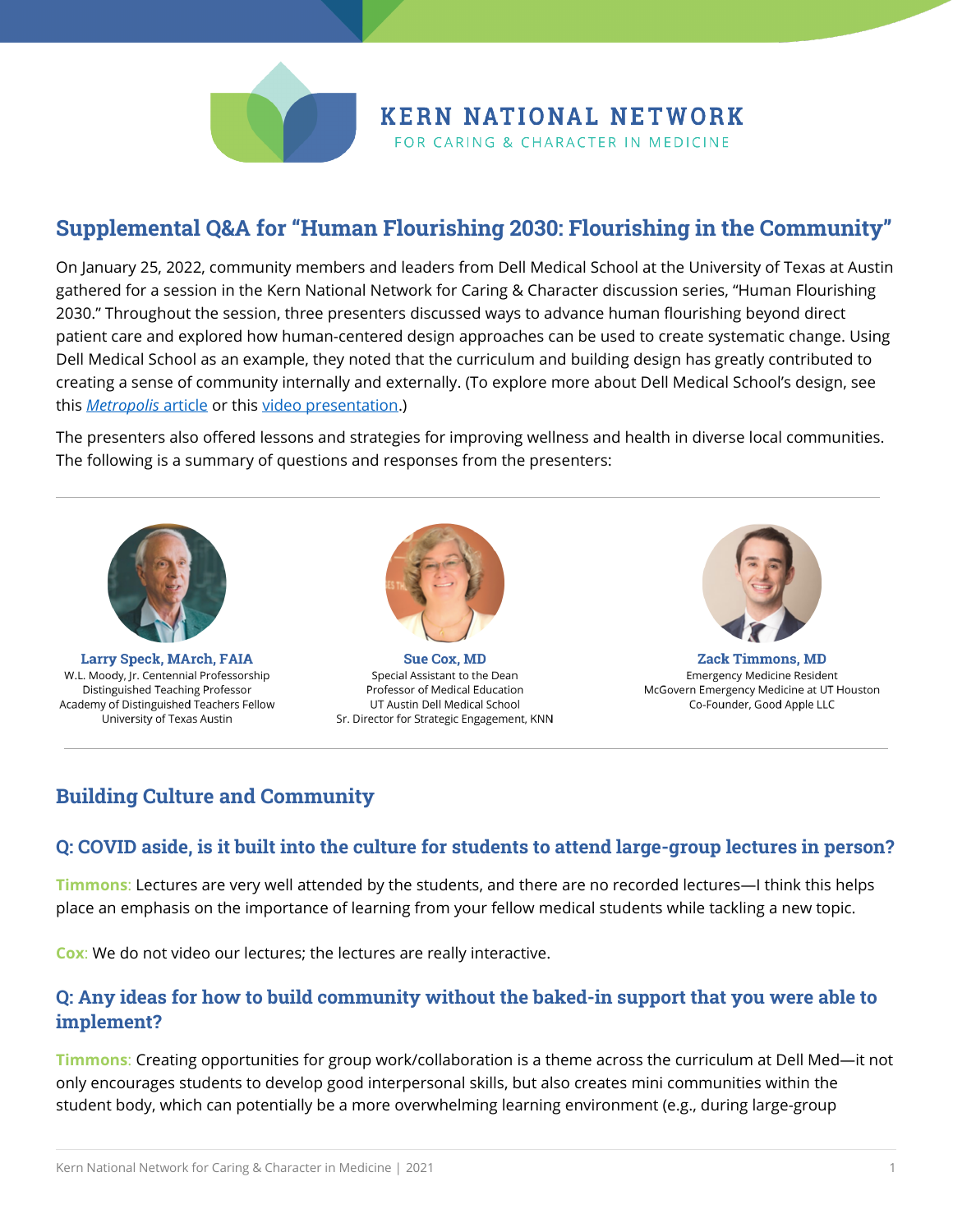lectures). Assigning small groups for students to work through cases during a larger lecture is an easy, cost-effective way to begin building that community.

**Cox**: We designed the curriculum around teamwork and community. Our IPE course is very community heavy.

#### **Q: Class size seems to promote this engagement and sense of community. How might we keep the collaborations with more students?**

**Cox:** At UTSW we created academic colleges for small groups and socialization. Several larger schools have created learning communities within their school. LCs include multiple activities, from teaching clinical skills and role modeling professionalism to enhancements in advising, student-faculty relationships and student wellness. In particular, LCs foster student–faculty communication, building academic and social support networks and promoting teamwork.

## **Methods and Curriculum**

## **Q: I would like to know the perception of students on the limited class time pre-clerkship what are suggestions for medical students in that kind of curriculum moving forward and being able to continue faculty buy-in?**

**Timmons:** This was one of the most rewarding parts of my experience as a Dell Medical student. We must remember that students come to medical school with different experiences and abilities, so creating more free time for students to use their own time effectively is important to student success and wellness. As an example, I had a full career prior to joining Dell Medical School where I worked as a management consultant—I appreciated the opportunity to schedule my own study time, focusing extra hours on topics I struggled with, and minimizing time spent on topics I already knew well. This flexibility allowed me to maximize the use of study time and gave me the freedom to pursue outside scholarly activities when I felt I had time to commit to them.

#### **Q: Did Dell Medical School use simulation not only for healthcare scenarios/interactions but also others such as process or flow?**

**Cox**: At Dell, simulation is mainly used to support the curriculum.

#### **Q: Does the curriculum have street medicine or homeless care rotations?**

**Timmons**: There are multiple opportunities for street medicine and working with populations experiencing homelessness. Aside from our clinical work as students at Austin's safety net hospital, where we have the opportunity to care for many patients experiencing homelessness, there are opportunities throughout all four years to: 1) work in the [student-run clinic](https://www.cddoyleclinic.com/) for people experiencing homelessness, and 2) schedule time at the [Arch Clinic](https://communitycaretx.org/locations/#ARCH) for a student's primary care rotation (longitudinal), and opportunities during [the] fourth year for dedicated elective time to work with these populations.